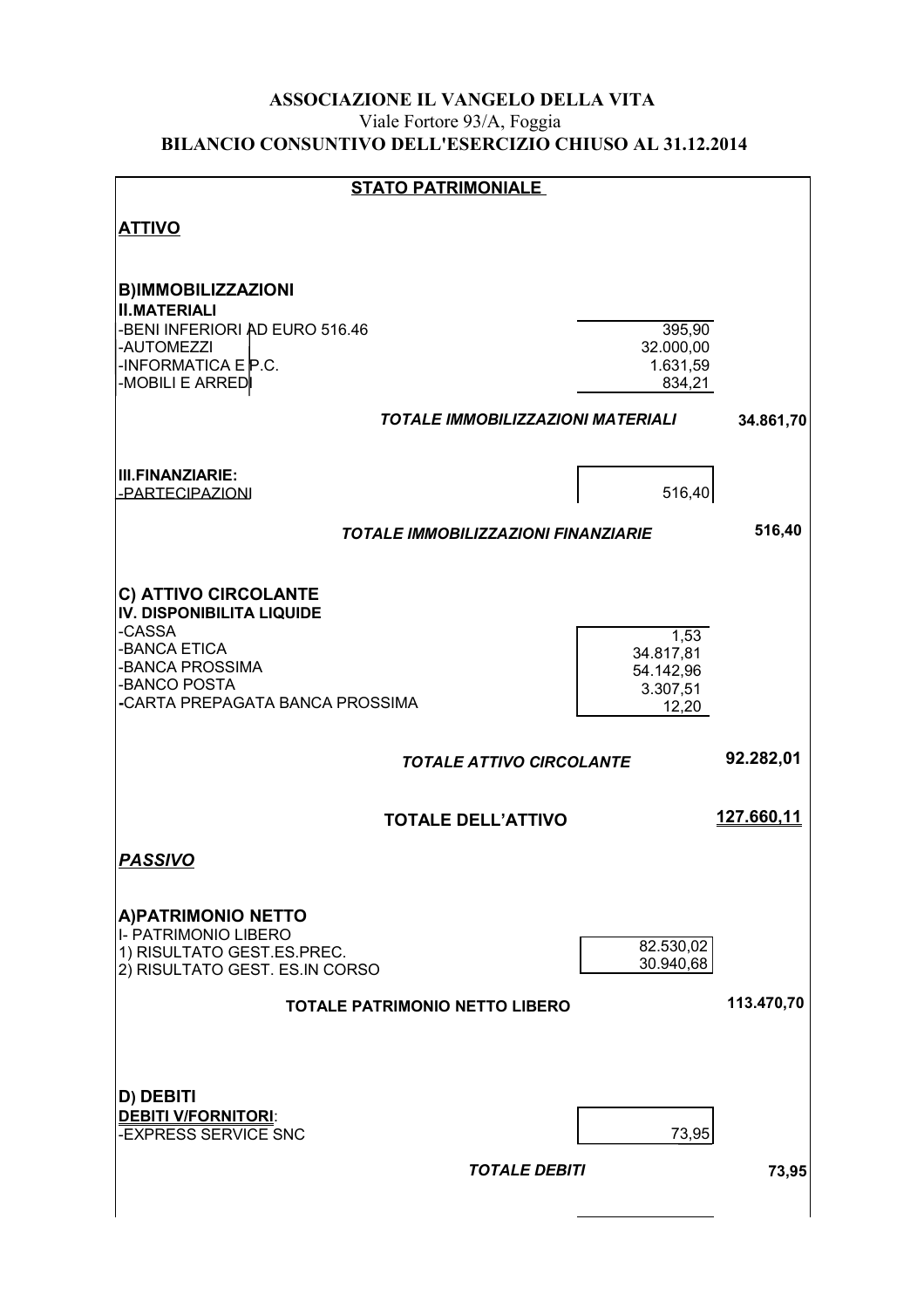| <b>FONDO AMMORTAMENTI E DEPERIMENTI:</b>                                           |                     |            |
|------------------------------------------------------------------------------------|---------------------|------------|
| - AMMORTAMENTO TOTALE BENI INFERIORI A 516,46<br>- AUTOMEZZI                       | 395,90<br>12.800,00 |            |
| - INFORMATICA E P.C.                                                               | 652,62              |            |
| - MOBILI E ARREDI                                                                  | 266,94              |            |
| TOTALE FONDO AMMORTAMENTI E DEPERIMENTI                                            |                     | 14.115,46  |
| <b>TOTALE PASSIVO</b>                                                              |                     | 127.660,11 |
| <b>RENDICONTO GESTIONALE</b>                                                       |                     |            |
| AL 31.12.2014<br><b>PROVENTI</b>                                                   |                     |            |
| 1) PROVENTI DA ATTIVITA' TIPICHE                                                   |                     |            |
| CONTRIBUTI SU PROG.TIPICI 5XMILLE                                                  | 16.182,28           |            |
| <b>QUOTE ASSOCIATIVE</b><br>SOSTEGNO SOLIDALEC/SOTTOSCRIZIONI                      | 240,00<br>7.646,70  |            |
| CONTR.ASSC.C.S.V.D.CAMP.NATALE                                                     | 697,84              |            |
| CONTRIBUTO SOLIDAUNIA RIMB, VIAGGI<br>CONTR.LIBERALE FOND.APULIA                   | 463,65<br>1.500,00  |            |
| CONTRIBUTO CENTRO SOLID.FOGGIA (ALLEGATO A)                                        | 2.475,00            |            |
| AT.ALTERNANZA SC.LAV. (ALLEGATO C)<br>CONTR.IST.ISTR.SEC.SUP.PROG.FEI (ALLEGATO E) | 735,00<br>35.066,47 |            |
| <b>INTERESSI ATTIVI SU C/C BANCARI</b>                                             | 4,33                |            |
| <b>ARROTONDAMENTI</b>                                                              | 4,29                |            |
| <b>TOTALE PROVENTI</b>                                                             |                     | 65.015,56  |
|                                                                                    |                     |            |
|                                                                                    |                     |            |
| <b>ONERI</b><br>1) ONERI DA ATTIVITA' TIPICHE                                      |                     |            |
| <b>COSTI DI ESERCIZIO</b><br>- MATERIALE C/ACQUISTO                                | 67,25               |            |
| - SPESE ENERGIA ELETTRICA                                                          | 547,78              |            |
| - MATERIALE DI CONSUMO (CANC-VARIE)<br>- STAMPATI                                  | 163,50<br>84,42     |            |
| <b>TOTALE COSTI DI ESERCIZIO</b>                                                   |                     | 862,95     |
|                                                                                    |                     |            |
| <b>SPESE PER SERVIZI</b>                                                           |                     |            |
| SPESE POSTALI E TELEGRAFICHE<br><b>ASSICURAZIONI</b>                               | 133,85              |            |
| <b>SPESE TELEFONICHE</b>                                                           | 254,00<br>1.083,79  |            |
| <b>SPESE PER SERVIZI</b><br>RIMBORSO SPESE VIAGGI                                  | 111,83<br>3.323,89  |            |
| SPESE DI RAPPRESENTANZA                                                            | 31,84               |            |
| SPESE SU PROGETTO A) RETE SOCIALE PER IL LAVORO<br>(ALLEGATO A)                    | 1.478,43            |            |
| SPESE SU PROGETTO B) UNIV.GUINEA BISSAU                                            |                     |            |
| (ALLEGATO B)<br>SPESE SU PROGETTO C) ALTER.SCUOLA LAVORO                           | 12.847,67           |            |
| (ALLEGATO C)<br>SPESE SU PROGETTO D) IVETE AUGUSTA FERNANDES                       | 800,00              |            |
| (ALLEGATO D)                                                                       | 557,40              |            |
| SPESE DU PROGETTO E) TUTTI DIVERSI TUTTI UGUALI<br>(ALLEGATO E)                    | 3.215,14            |            |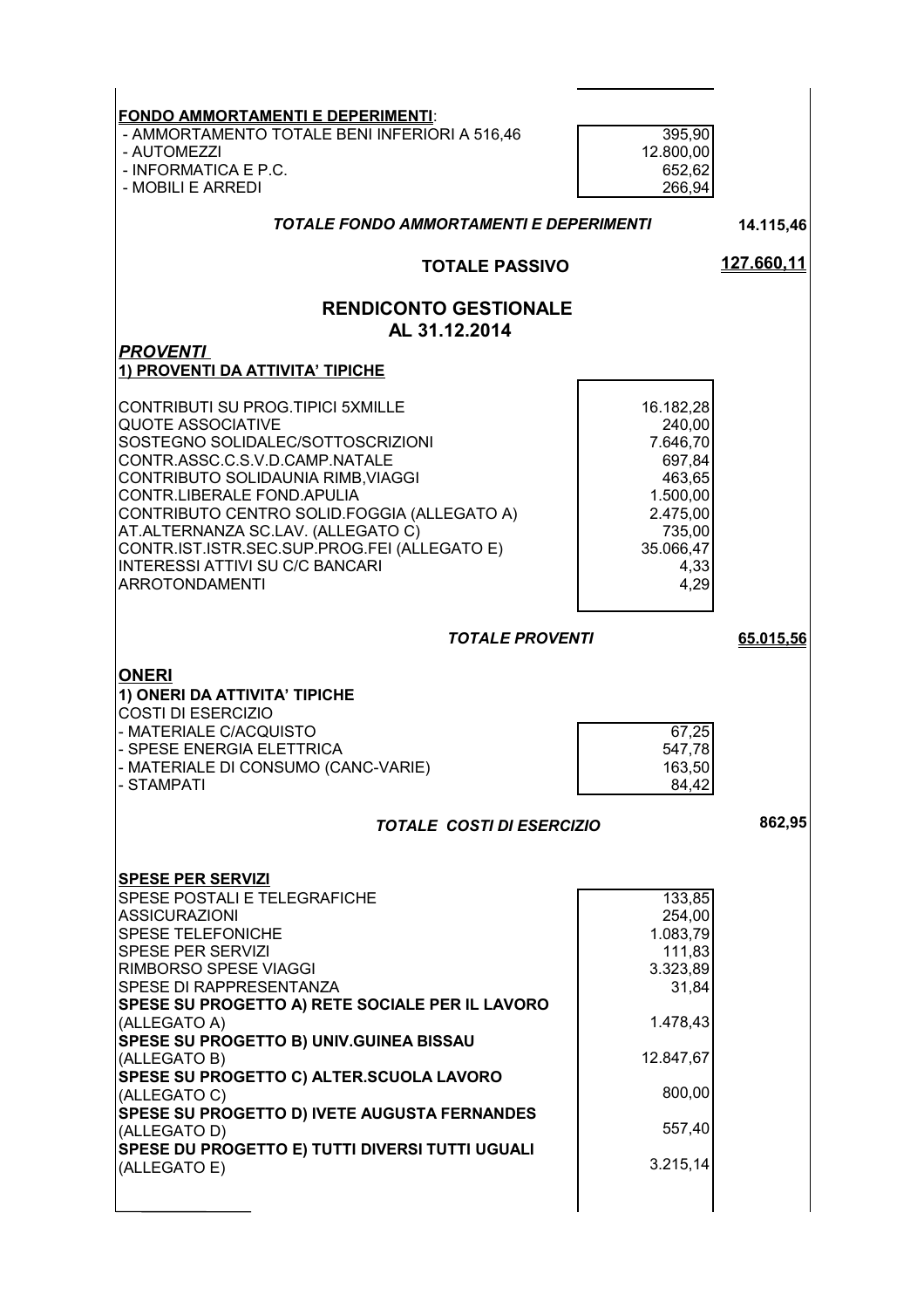| <b>TOTALE COSTI PER SERVIZI DA TERZI</b>                                                                                                                                                                                                                                                                                                                                                                                                                     |                                                                                                                   | 23.837,84                           |
|--------------------------------------------------------------------------------------------------------------------------------------------------------------------------------------------------------------------------------------------------------------------------------------------------------------------------------------------------------------------------------------------------------------------------------------------------------------|-------------------------------------------------------------------------------------------------------------------|-------------------------------------|
| <b>AMMORTAMENTI</b><br>- QUOTA AMM.BENI INF.516,46<br>- QUOTA AMM.MOBILI E ARREDI<br>- QUOTA AMM.INFORMATICA E P.C.<br>- QUOTA AMM.AUTOMEZZI<br><b>TOTALE AMMORTAMENTI</b><br><b>ONERI DIVERSI DI GESTIONE:</b><br>- BOLLI E BOLLATI<br>- IMPOSTA DI BOLLO<br>- SPESE VARIE<br>- SPESE AMM.PRATICHE CONSOLARI<br>- SPESE PER ORGANIZZAZIONE EVENTI<br>- RITENUTA FISCALE SU INTERESSI ATTIVI<br>- CONTRIBUTI ASSOCIATIVI ANNUALI<br>- SPESE MISSIONE LUBANGO | 395,90<br>100,10<br>326,31<br>6.400,00<br>80,58<br>4,00<br>132,88<br>290,00<br>65,15<br>0,50<br>40,00<br>1.279,50 | 7.222,31                            |
| <b>TOTALE ONERI DIVERSI DI GESTIONE</b>                                                                                                                                                                                                                                                                                                                                                                                                                      |                                                                                                                   | 1.892,61                            |
| <b>PROVENTI ED ONERI FINANZIARI:</b><br>- ONERI E SPESE BANCARIE DIVERSE                                                                                                                                                                                                                                                                                                                                                                                     |                                                                                                                   | 259,17                              |
| <b>TOTALE PROVENTI ED ONERI FINANZIARI</b>                                                                                                                                                                                                                                                                                                                                                                                                                   |                                                                                                                   | 259,17                              |
| <b>TOTALE ONERI</b><br><b>RISULATO GESTIONE POSITIVO</b><br><b>TOTALE A PAREGGIO</b>                                                                                                                                                                                                                                                                                                                                                                         |                                                                                                                   | 34.074.88<br>30.940,68<br>65.015,56 |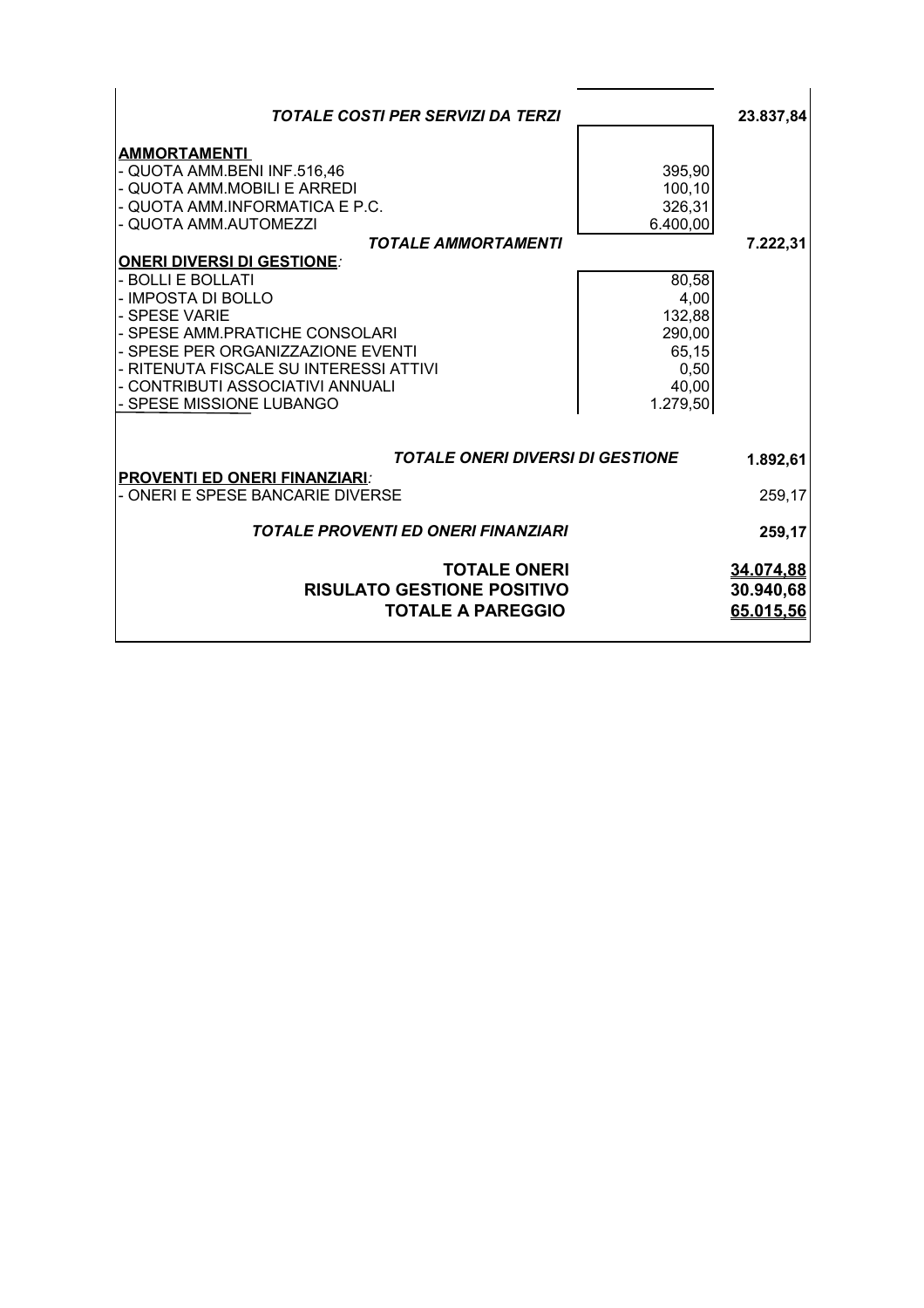### **ALLEGATO A) PROGETTO RETE SOCIALE PER IL LAVORO**

| <b>PROVENTI DA ATTIVITA' TIPICHE</b><br>CONTIRBUTO CENTRO SOLID.FOGGIA |                                                                                                                | 2.475,00                       |
|------------------------------------------------------------------------|----------------------------------------------------------------------------------------------------------------|--------------------------------|
|                                                                        | <b>TOTALI PROVENTI</b>                                                                                         | 2.475,00                       |
| <b>ONERI DA ATTIVITA'TIPICHE</b><br>-STIPENDI<br>- ONERI SOCIALI INPS  | 1.242,08<br>236,35<br><b>TOTALE ONERI</b><br><b>RISULTATO GESTIONE PROGETTO A)</b><br><b>TOTALE A PAREGGIO</b> | 1.478,43<br>996,57<br>2.475,00 |

#### **ALLEGATO B) PROGETTO UNIVERSITA' GUINEA BISSAU**

| <b>PROVENTI DA ATTIVITA' TIPICHE</b><br><b>TOTALI PROVENTI</b><br><b>RISULTATO GESTIONE PROGETTO B)</b><br><b>TOTALE A PAREGGIO</b>                                                                     |                                                 | ,,,,,,,,,,,,,,,,<br>/////////////<br>12.847,67<br>12.847,67 |
|---------------------------------------------------------------------------------------------------------------------------------------------------------------------------------------------------------|-------------------------------------------------|-------------------------------------------------------------|
| <b>ONERI DA ATTIVITA'TIPICHE</b><br>- NOLEGGIO AUTO<br>- PERMESSO SOGGIORNO<br>- RIMBORSO VIAGGI E TRASP.<br>- SPESE TELEFONICHE<br>- REALIZZAZIONE UNIVERSITA' CATTOLICA BISSAU<br><b>TOTALE ONERI</b> | 493,06<br>223,83<br>75,40<br>55,38<br>12.000,00 | 12.847,67                                                   |
|                                                                                                                                                                                                         |                                                 |                                                             |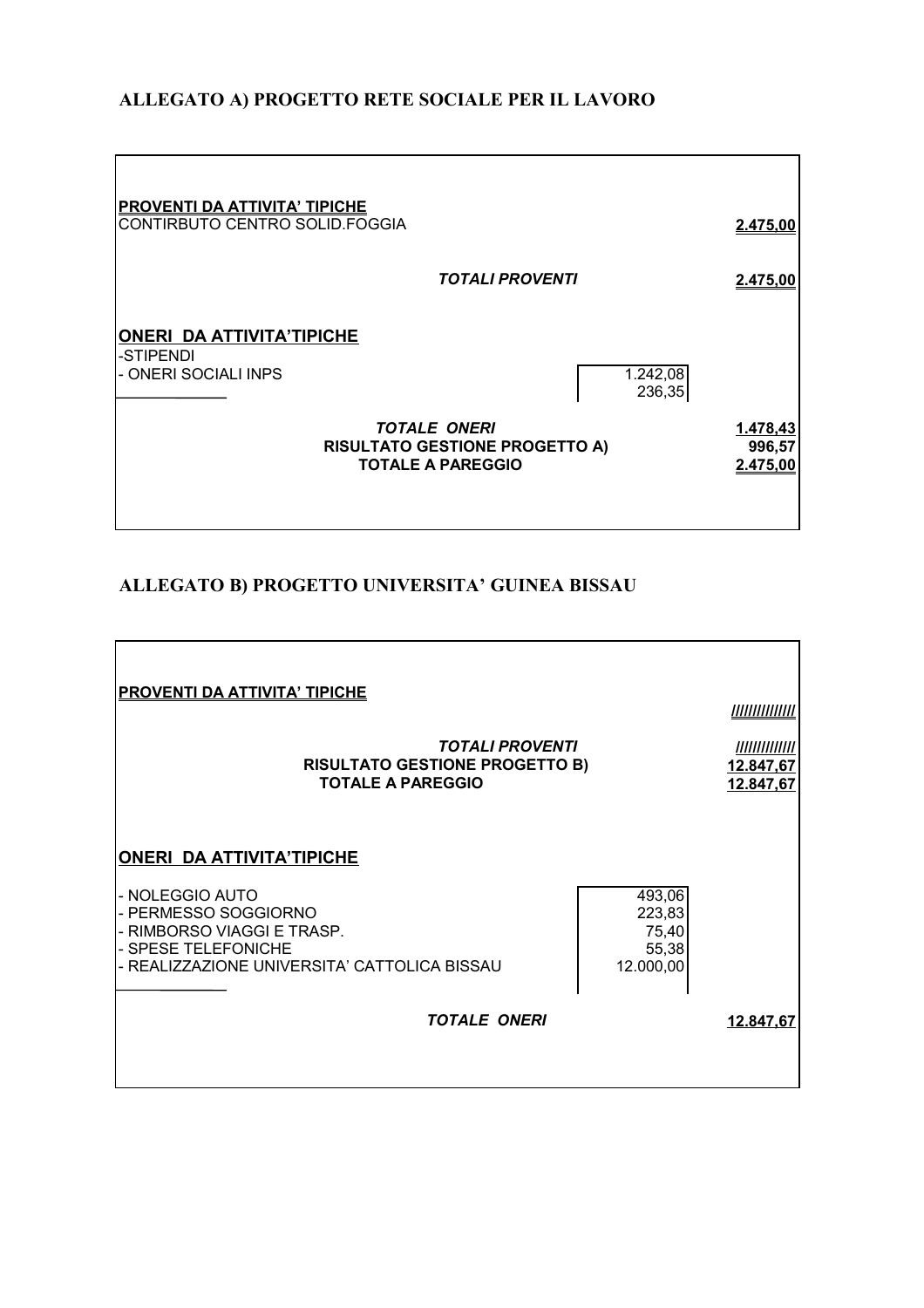#### **ALLEGATO C) PROGETTO RETE ALTERNANZA SCUOLA LAVORO**

| <b>PROVENTI DA ATTIVITA' TIPICHE</b><br>ATTIVITA' ALTERNANZA SCUOLA LAVORO                  |                     | 735,00                    |
|---------------------------------------------------------------------------------------------|---------------------|---------------------------|
| <b>TOTALI PROVENTI</b><br><b>RISULTATO GESTIONE PROGETTO C)</b><br><b>TOTALE A PAREGGIO</b> |                     | 735,00<br>65,00<br>800,00 |
| <b>ONERI DA ATTIVITA'TIPICHE</b>                                                            |                     |                           |
| - RIMBORSO VIAGGI VOLONTARI                                                                 |                     | 800,00                    |
|                                                                                             | <b>TOTALE ONERI</b> | 800,00                    |
|                                                                                             |                     |                           |

## **ALLEGATO D) PROGETTO IVETE AUGUSTA FERNANDES**

| <b>PROVENTI DA ATTIVITA' TIPICHE</b><br><b>TOTALI PROVENTI</b><br><b>RISULTATO GESTIONE PROGETTO D)</b><br><b>TOTALE A PAREGGIO</b> |                     | <u> ////////////////</u><br>557,40<br>557,40 |        |
|-------------------------------------------------------------------------------------------------------------------------------------|---------------------|----------------------------------------------|--------|
| <b>ONERI DA ATTIVITA'TIPICHE</b><br>- RIMBORSO SPESE VIAGGI<br>-PERMESSO DI SOGGIORNO                                               |                     | 163,30<br>108,80                             |        |
| -BOLLI E BOLLATI<br>-SPESE UNIVERSITARIE                                                                                            | <b>TOTALE ONERI</b> | 32,00<br>253,30                              | 557,40 |
|                                                                                                                                     |                     |                                              |        |